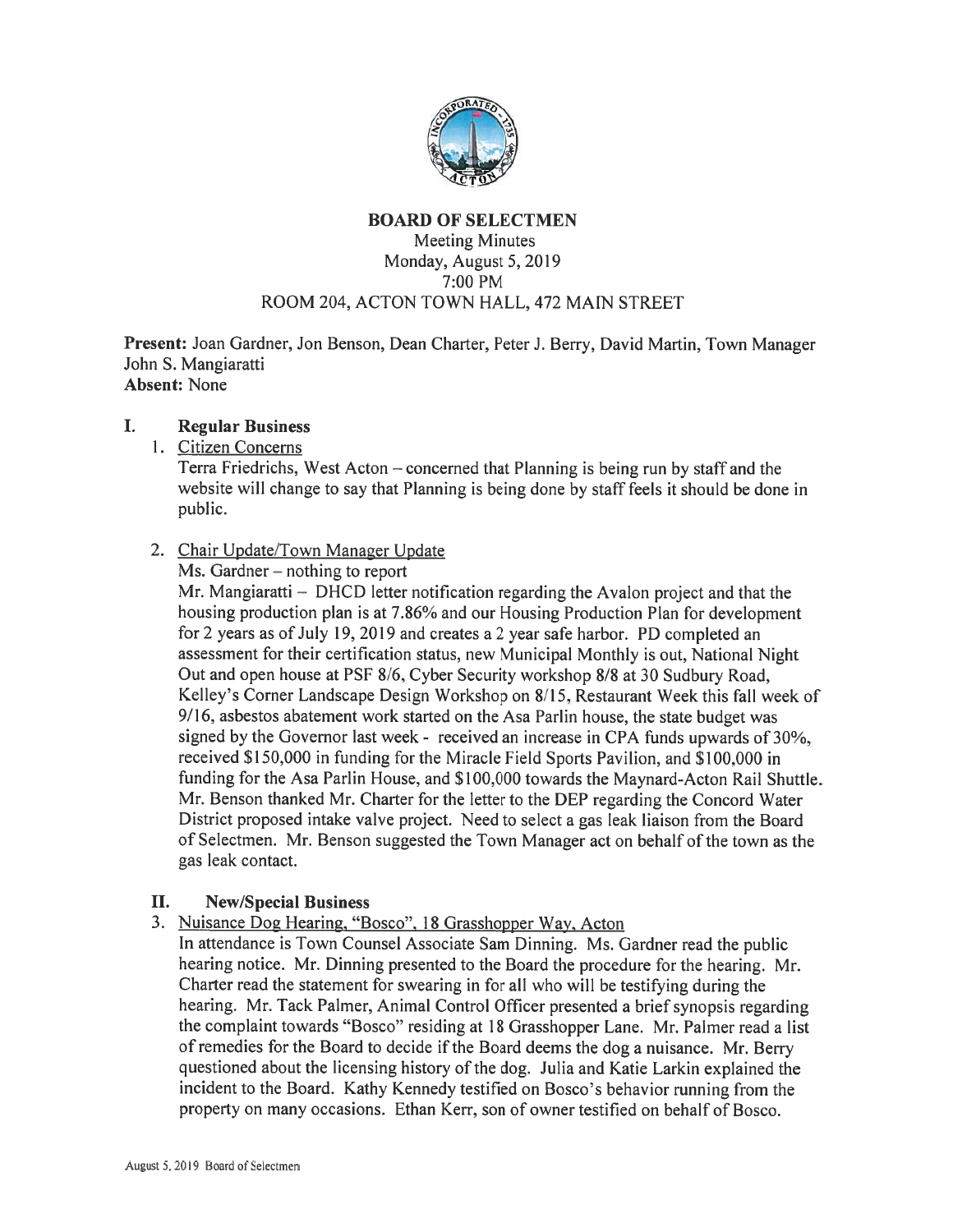

Stated the dog is only 7 lbs. Stated there has not been any incidences involving the dog escaping a  $\frac{1}{2}$  mile. Matt Kerr testified on behalf of Bosco. States they have a fenced back yard. Installed another fortification within the back yard within the pas<sup>t</sup> year. Bosco has not escaped since the installation. Anna Kerr, owner testified that the dog has gotten excited as he has aged. Dog escaped due to digging under the fencing. Has since fortified the gate, and installed <sup>a</sup> den within the fencing. Ms. Kerr commented that she has gotten medication for Bosco to calm the dog down and hasn't had an incident since and has worked to rectify the situation.

Mr. Charter moves to close hearing, Mr. Berry seconds. All Ayes (5-0). Motion carries.

Mr. Berry moves to find Bosco <sup>a</sup> nuisance dog, Mr. Martin seconds. All Ayes (5-0). The motion carries.

Mr. Palmer noted that the Kerr's have updated the containment area. Mr. Palmer suggested that the dog should never leave the property and be under the supervision of the owners at all times and leave it up to legal counsel what the remedy would be if the dog ever leaves the property again. Ms. Gardner read the motion that the dog will be restrained by any means necessary to assure escape is not possible and if dog leaves the yard it will be on leash. Mr. Martin moves, Mr. Berry seconds. Board voted 5-0. Motion carries.

4. Bruce Freeman Rail Trail Right of Way Lease for Phase IIB

MR. Mangiaratti updated the Board regarding the rail trail  $ROW$  – needs a vote of the Board authorizing the Town Manager to sign the lease. Mr. Gardner read the motion of "To approve that certain First Amendment to Lease Agreement by and between the Town and the Massachusetts Department of Transportation, substantially in the for presented to the Board at its August 5, 2019 meeting, with final changes to be approve<sup>d</sup> by the Town Manager in the Town Manager's reasonable discretion in consultation with Town Counsel; and to authorize the Town Manager to take all actions on behalf of the Town that are reasonably necessary, in the judgement of the Town Manager in consultation with Town Counsel, to effectuate and complete the transactions contemplated by the Amendment", Mr. Berry moves, Mr. Martin seconds. Board voted 5-0. The motion carries. Audience members asked for clarification of the boundaries of the trail and suggested using field stones on the façade of the bridge.

- 5. Proposed Revised Charge for Town Meeting Improvement Committee Mr. Benson updated the Board on the proposed Town Meeting Improvement Committee Charge and membership list and added <sup>2</sup> associate members that would act as at large members. Mr. Benson moves to adopt revised charge and confirm appointment of 8 members, Mr. Martin seconds. The Board voted 5-0. The motion carries.
- 6. Board to Take Action on <sup>30</sup> Day Letter Review Period Regarding Powdermill Place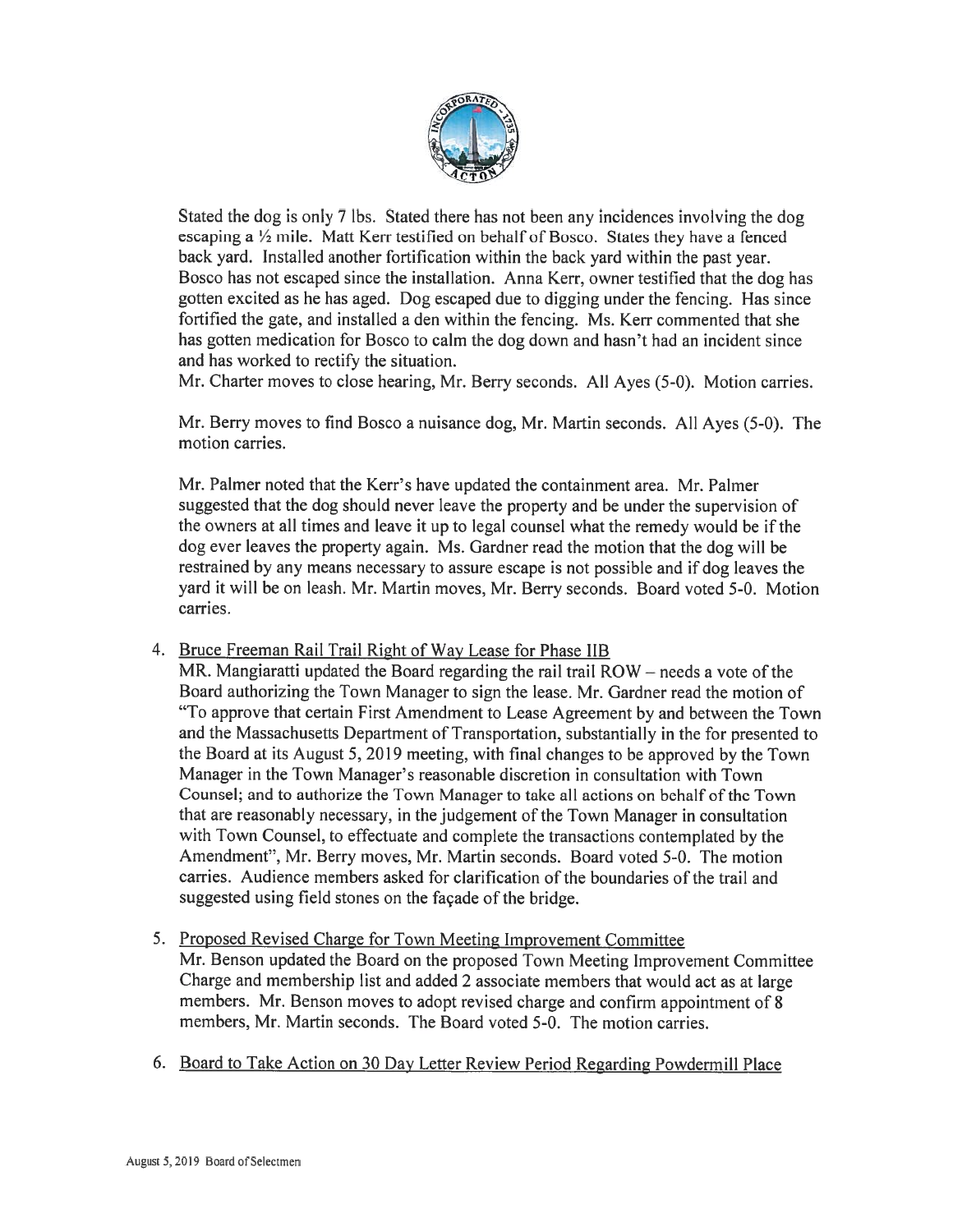

Mr. Mangiaratti updated the Board in response to the recent letter from DHCD acknowledging the receipt of the Powdermill Place LLC proposed 40B comprehensive permit and notifying the Board has <sup>a</sup> 30 day time period to submit comments to DHCD. Mr. Benson would like to add <sup>a</sup> short note affirming the suppor<sup>t</sup> of the project. Mr. Mangiaratti will have <sup>a</sup> letter drafted for the Chair. Member of audience questioned about the result of the traffic study. Mr. Mangiaratti stated that it will be part of the comprehensive permit and will be reviewed by engineers.

# 7. Review Comprehensive Plant Evaluation — Woodard and Curran

Representing Woodard & Curran is Jack Troidl. Mr. Troidl gave <sup>a</sup> power point presentation regarding the wastewater treatment plant evaluation. There is <sup>a</sup> source to borrow from — Mr. Mangiaratti will make <sup>a</sup> rate presentation to the Board at <sup>a</sup> later date. West Acton will need to be part of the rate consideration within the next  $5 - 10$  years.

8. Review Proposed MassWorks Grant Application

Mr. Mangiaratti gave the Board an overview of the MassWorks Grant Program and is looking for permission from the Board to apply to provide wastewater infrastructure improvements up to 5 million. The driving force is the proposed private development of Powdermill Place. Mr. Martin moves to suppor<sup>t</sup> the towns effort to apply for the MassWork Grant to be used for wastewater treatment in cooperation for the Powdermill Place development, Mr. Charter seconds. Audience member asked for clarification of what the gran<sup>t</sup> will be used for specifically. Board voted 5-0. Motion carries

9. Board Discussion on Proposed Piper Lane, LLC 40B Comprehensive Permit Application and Board's Position

Mr. Charter requested to have this item on the Board's agenda to reiterate the Board's position on the proposed 40B comprehensive permit and read from <sup>a</sup> prepared statement that was handed out to the Board members at the meeting. Mr. Charter moves the Board of Selectmen formally note their continuing opposition to the proposed housing project at Piper Lane (Piper Lane LLC) Mr. Benson seconds. Board's vote to be forwarded to the ZBA. Several suggested edits were requested to Mr. Charter. Board voted 5-0. Motion carries.

10. Update on Acton Leadership Group

Mr. Mangiaratti updated the Board on recent meetings of the Acton Leadership Group. Request from <sup>a</sup> member that all members of 3 Boards meet to discuss the budget (Finance, School Committee, and Board of Selectmen). Wants to know if the Board is comfortable with that type of meeting. Mr. Berry suggests utilizing <sup>a</sup> moderator to help facilitate the future meeting. Board is in favor of holding meeting.

11. Discussion Regarding Surplus Property. 3 School Street

Mr. Mangiaratti presented to the Board regarding the future of the civil defense building at 3 School Street. Currently used for storage. Looking for suppor<sup>t</sup> for declaring it for surplus. Board must declare the property as surplus, then must go on <sup>a</sup> <sup>s</sup> <sup>a</sup> warrant article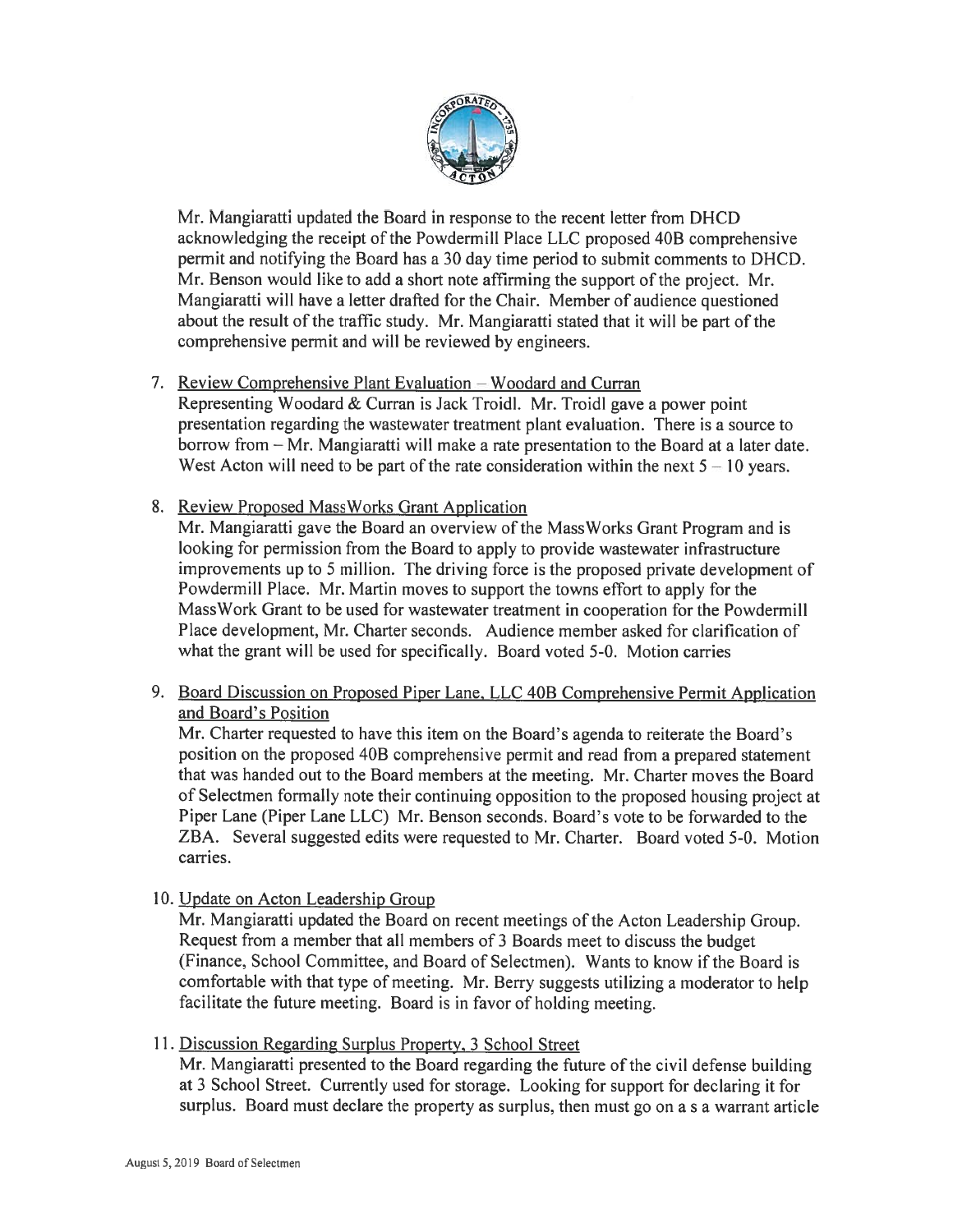

at town meeting which would require <sup>a</sup> 2/3 vote. Mr. Charter favors it being declared surplus and pu<sup>t</sup> out an RFP, but should maintain some control with the RFP process. Several audience members spoke regarding the history of the property, property ownership, the ability to withdraw from the vote if the Board declares it surplus. Mr. Martin moves to declare the property surplus, Mr. Charter seconds. The Board voted 5-0. The motion carries

## III. Consent Items

Mr. Benson held consent item 13 and 14, Ms. Gardner held consent item 19, Mr. Berry held consent item 20. Consent item 13 will be discussed further at the September  $9<sup>th</sup>$ meeting. Item 14 was held to explain the correcting actions of the July  $1<sup>st</sup>$  meeting regarding the refund reques<sup>t</sup> and that the Board had no authority to approve the reques<sup>t</sup> because the applicant pulled out of the application, and the policy of the Building Department list that no refunds or transfers were allowed or permitted. Mr. Mangiaratti will look into it for the next BoS meeting and revisit. Item 19 – Ms. Gardner commented that the Commission on Disabiltiy will take care of the current membership changes at their next scheduled meeting and any new appointments will take place at the next BoS meeting. Item 20— Mr. Berry questioned if it was from <sup>a</sup> pas<sup>t</sup> litigation, Mr. Mangiaratti explained it was to protect from development and preserve it as conservation land. Mr. Berry moves to approve items 14, 19 and 20, Mr. Martin seconds. Board voted 5-0. The motion carries.

Mr. Martin moves to adjourn, Mr. Benson seconds. Board voted 5-0. Motion carries. Meeting adjourned at 9:30 PM.

# Documents and Exhibits Used During this Meeting

- •Nuisance Dog Material
- •Bruce Freeman Rail Trail ROW Lease for Phase 2B
- •Town Meeting Improvement Committee Revised Charge
- •30 Day Letter Review Period for Powdermill Place
- •3 School Street Parcel
- $\bullet$ Statement from Dean Charter Regarding Board's Position
- •Meeting Minutes
- $\bullet$ Executive Session Minutes
- $\bullet$ Refund Request, Hossein Jowkar, Building Permit Application
- $\bullet$ Committee Appointment, Lori Cooney
- •Committee Appointment, Ronald Parenti
- •Committee Appointment, Julia Day
- •Committee Appointment, Jeff Bergart
- •Committee Appointment, Jim Snyder-Grant
- •Conservation Restriction, Laws Brook Road
- Historical Commission Sign Request
- One Day Alcoholic Beverage License, Daniel HoIm